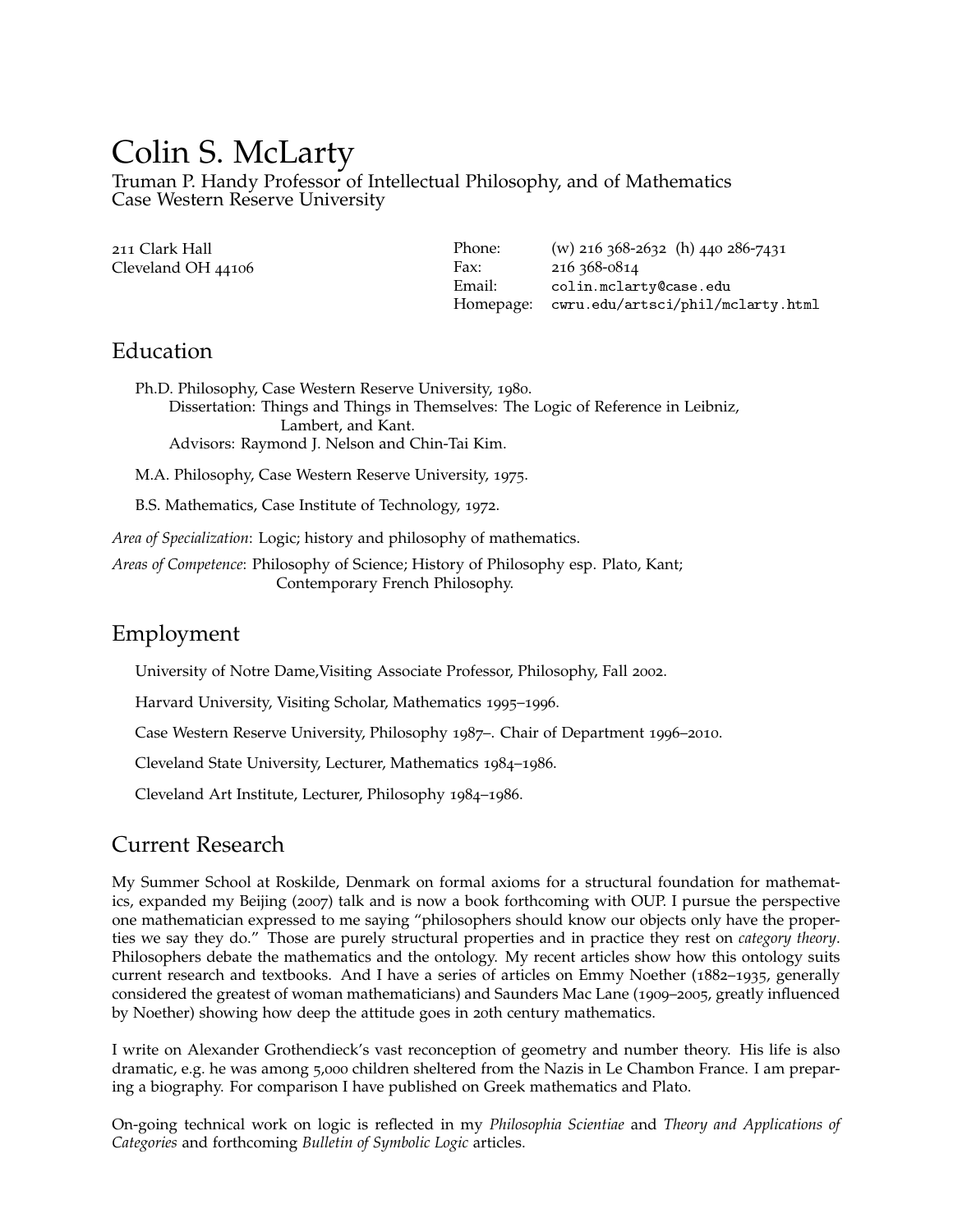# Selected Grants

Co-organizer (with Ralf Krömer and Michael Wright) of a one week Mini-Workshop Category Theory and Related Fields: History and Prospects, Mathematisches Forschungsinstitut Oberwolfach, February 2009.

Director of a six week NEH Summer Seminar: "Proofs and refutations in mathematics today", at CWRU June 25–August 3, 2001.

NSF Science, Society and Technology Studies Scholars Award, \$79,993 for "Alexander Grothendieck and the history of homology theory", 1995–98.

NEH Summer Stipend for "The idea of 'shape' in early topology", 1994.

NEH Summer Seminar Michael Resnik's "Frege and the Philosophy of Mathematics", UNC Chapel Hill, June 8–July 31, 1992.

NEH Summer Institute George Lucas's "Philosophic Uses of Historical Tradition", Clemson University, June 13–July 26, 1990.

#### Languages

Conversational French.

Speaking and reading German.

Reading and touristic speaking in Dutch and Italian.

Reading ancient Greek.

Beginning Mandarin.

# Publications

#### *Book*

*Elementary Categories, Elementary Toposes*, 1992, Clarendon Press Oxford. Paperback 1995. Third printing 1999.

#### *Articles*

#### Forthcoming:

"What does it take to prove Fermat's Last Theorem?" in page proofs, for the *Bulletin of Symbolic Logic*."

"The central insight of categorical mathematics," invited, final draft submitted, for C. Glymour, W. Wang, D. Westerstahl eds. *Invited talks of the Thirteenth International Congress of Logic, Methodology and Philosophy of Science, Beijing, 2007*. Studies in Logic and Foundations of Mathematics, King's College Pub'ns, London.

"Theology and its discontents: David Hilbert's foundation myth for modern mathematics," invited, final draft sent in, for a book grown out of the meeting "Mathematics and Narrative," Delphi, Greece, July 2007.

"David Corfield interviewed by Colin McLarty," invited, in draft for a book grown out of the meeting "Mathematics and Narrative," Delphi, Greece, July 2007.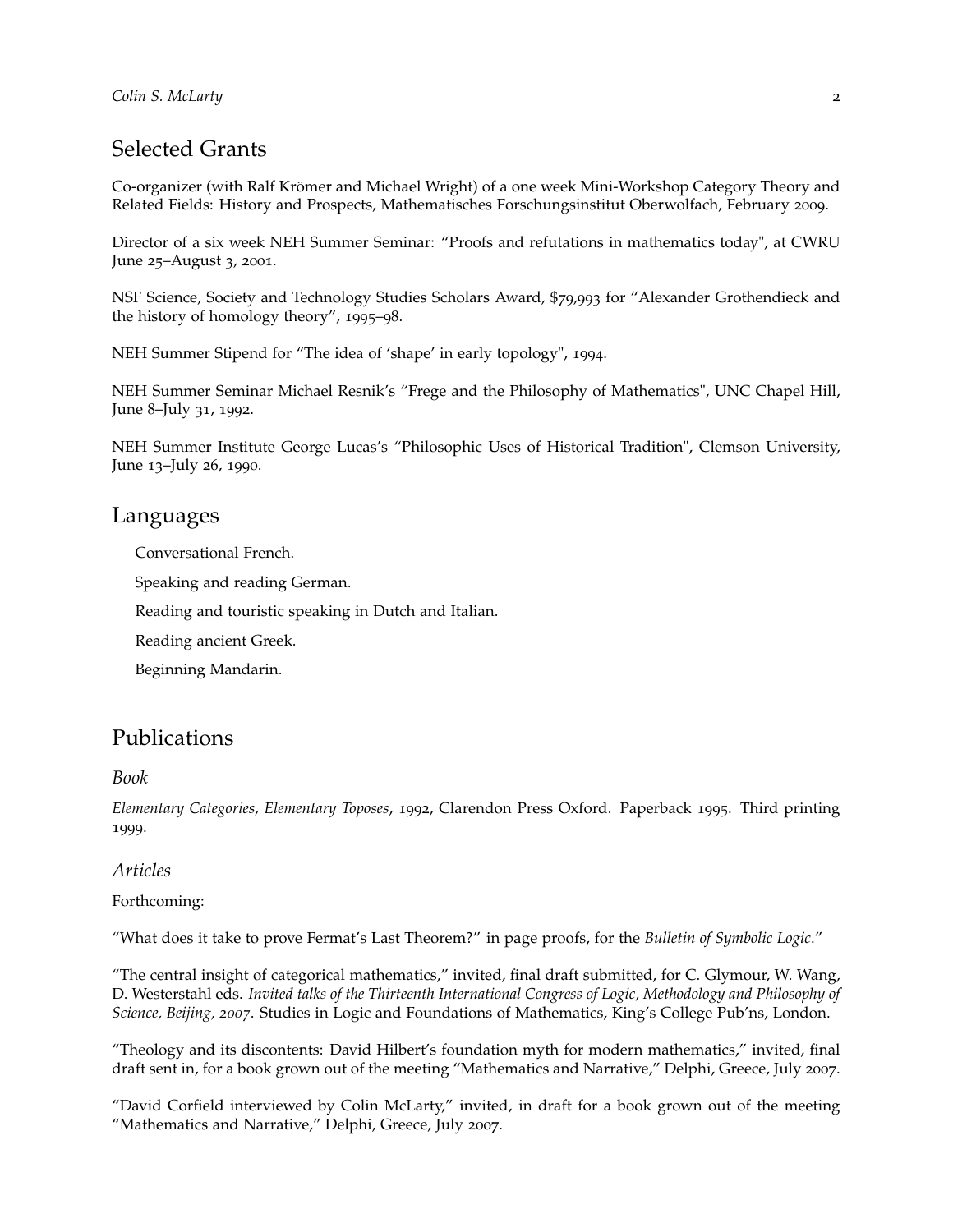In Print:

"Emmy Noether" biographical article for T. Gowers ed. *The Princeton Companion to Mathematics*. Princeton University Press 2008. Pages 800–01.

Two articles: "What structuralism achieves," and " 'There is no ontology here': visual and structural geometry in today's arithmetic," invited for Paolo Mancosu ed. *The Philosophy of Mathematical Practice*, Oxford University Press, 2008. Pages 354–406.

Biographies of Claude Chevalley, Jean Dieudonné, André Weil (the founders of the group Bourbaki) total 11,000 words. *New Dictionary of Scientific Biography* 2007.

Biography of Garrett Birkhoff, *New Dictionary of Scientific Biography* 2007.

Biography of Saunders Mac Lane, co-authored with William Lawvere, *New Dictionary of Scientific Biography* 2007.

"The Rising Sea: Grothendieck on simplicity and generality I" in Jeremy Gray and Karen Parshall eds. *Episodes in the History of Recent Algebra*, American Mathematical Society, 2007, pp. 301–26.

"The last mathematician from Hilbert's Göttingen: Saunders Mac Lane as a philosopher of mathematics", *British Journal for the Philosophy of Science* **58** (2007), 77-112.

"Two aspects of constructivism in category theory" invited by *Philosophia Scientiae*, Cahier Spécial 6, 2006, 95–114.

"Emmy Noether's 'Set Theoretic' Topology: From Dedekind to the rise of functors", Jeremy Gray and José Ferreirós ed.s *The Architecture of Modern Mathematics: Essays in history and philosophy*, Oxford, 2006, 211–35.

"Saunders Mac Lane and the universal in mathematics" *Scientiae Mathematicae Japonicae*, **19** (2006) 25–28.

"Every Grothendieck topos has a one-way site", *Theory and Applications of Categories*, **16**, (2006) 123–26.

"Emmy Noether and the Independent Social Democratic Party of Germany", *Science in Context* **18** (2005) 429–50.

"Saunders Mac Lane (1909–2005) His Mathematical Life and Philosophical Works", *Philosophia Mathematica* **13** (2005) 237–251.

" 'Mathematical platonism' versus gathering the dead: What Socrates teaches Glaucon", *Philosophia Mathematica* **13** (2005) 115–34.

Philosophical commentary to: William Lawvere "An Elementary Theory Of The Category Of Sets (Long Version)," in *Reprints in Theory and Applications of Categories* **12** (2005) 1–35.

"Learning from Questions on Categorical Foundations", *Philosophia Mathematica* **13** (2005) 44–60.

"Exploring Categorical Structuralism", *Philosophia Mathematica* **12** (2005) 37–53.

"Richard Courant in the German Revolution", *Mathematical Intelligencer* **23** no.3 (2001) 61-67.

"Semantics for first and higher order realizability", in Anderson and Zeleny eds. *Logic, Meaning, and Computation*, Kluwer Academic 2001, 353–64.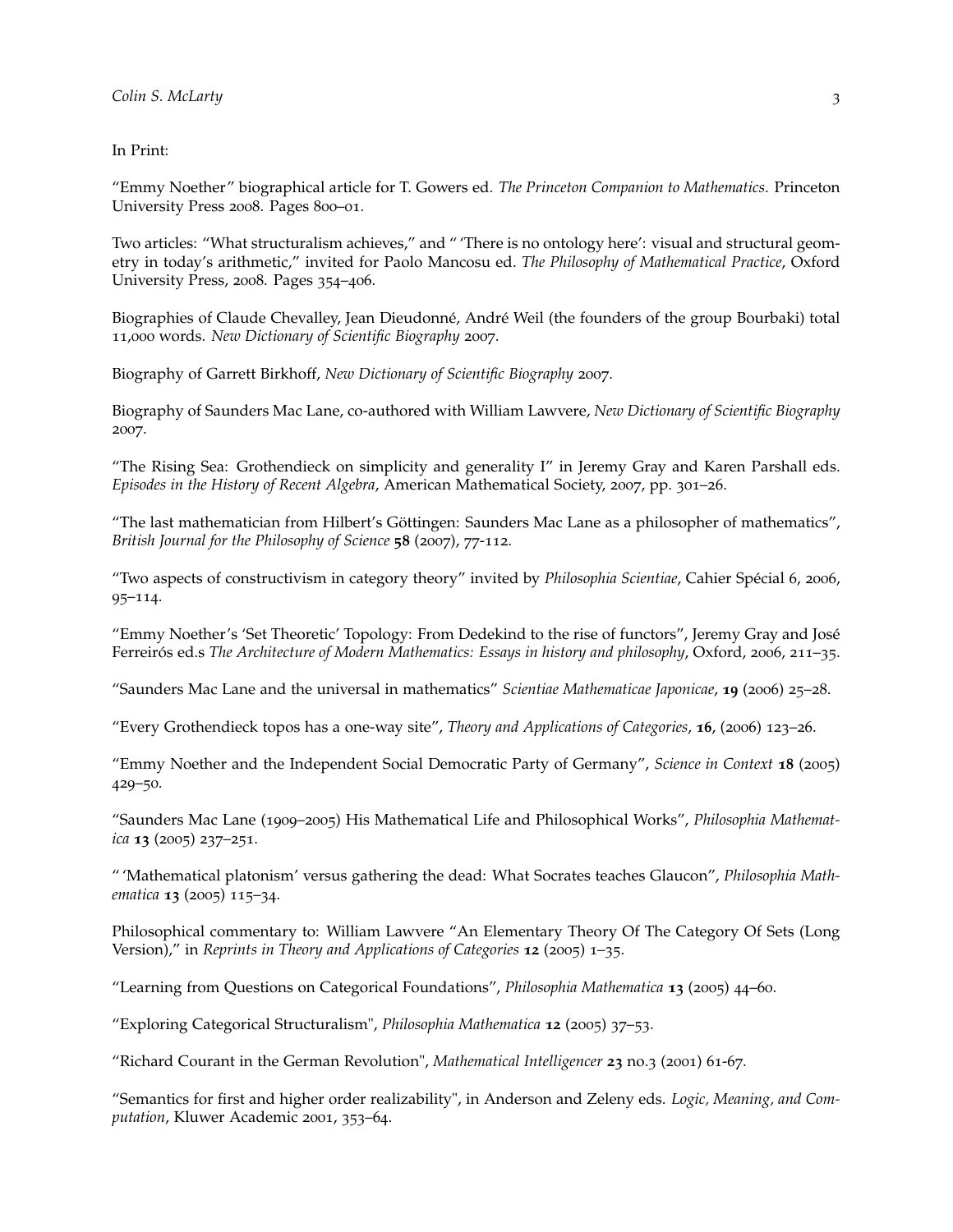"Mac Lane, Saunders", biographical article for *Encyclopaedia Britannica*, January 2000.

"Voir Dire in the case of mathematical progress", in E. Grosholz and H. Breger eds, *The Growth of Mathematical Knowledge*. Kluwer, 2000. 269-80.

"Category theory: Introduction to" and "Category theory: Applications to the foundations of mathematics". *Routledge Encyclopedia of Philosophy* (1998).

"Poincaré: Mathematics & Logic & Intuition", *Philosophia Mathematica* **5** (1997) 97–115.

"Category theory in real time", *Philosophia Mathematica* **2** (1994) 36–44.

"Numbers can be just what they have to", *Noûs* **27** (1993), 487–98. Translated to Hungarian as "Miért ne lehetnének a számok azok, amiknek lenniük kell?" in Csaba Ferenc ed. *A matematika filozófiája a 21. század küszöbén* (Philosophy of Mathematics at the Start of the 21st Century), Budapest: Osiris, 2003.

"Anti-foundation and self-reference", *Journal of Philosophical Logic* **22** (1993) 19–28.

"Failure of cartesian closedness in NF", *Journal of Symbolic Logic* **57** (1992) 555–56. Reprinted in Follesdal ed. *The Philosophy of Quine*, Garland, 2000, vol.5, 109–11.

"Axiomatizing a category of categories", *Journal of Symbolic Logic* **56** (1991) 1243–60.

"The uses and abuses of the history of topos theory", *British Journal for the Philosophy of Science*, **41** (1990) 351–75.

"Stable surjection logic", *Diagrammes*, **22** (1989) 45–57.

"Defining sets as sets of points of spaces", *Journal of Philosophical Logic*, **17** (1988) 75–90.

"Elementary axioms for canonical points of toposes", *Journal of Symbolic Logic*, **52** (1987) 202–04.

"Left exact logic", Journal of Pure and Applied Algebra, **41** (1986) 63–66.

"Local, and some global, results in synthetic differential geometry", in A. Kock ed. *Category Theoretic Methods in Geometry*, (Aarhus Denmark: Aarhus Universitet, 1983), 226–56.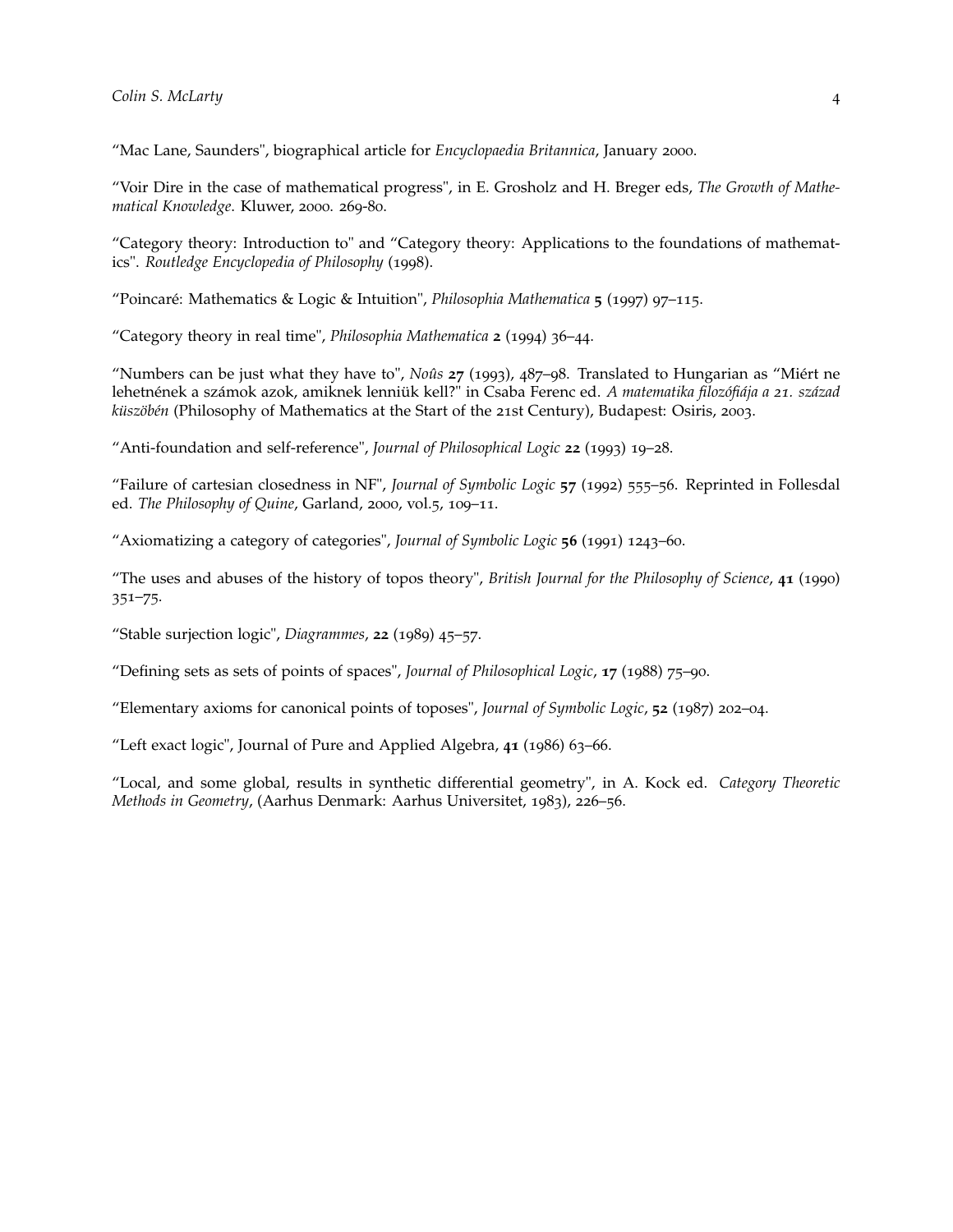#### *Book Reviews*

S. Duffy, *Virtual Mathematics: The Logic of Difference*, Bolton England: Clinamen Press 2006, the *Australasian Journal of Philosophy* (June, 2008) 332–36.

C. Chihara, *A Structural Account of Mathematics*, Oxford, 2004, in *Notre Dame Philosophical Reviews*, August 2004, (2,500 words).

J. Mayberry *The Foundations of Mathematics in the Theory of Sets* Cambridge 2000, in *Philosophy of Science* **69** (2002), 404–06.

A. Herreman, *La topologie et ses signes*. L'Harmattan 2000, in *Isis* **93** (2002), 328.

P. Ehrlich, *Real Numbers, Generalizations of the Reals, and Theories of Continua*, Kluwer 1994, in *Philosophy of Science* **66** (1999) 500–01.

S. Lavine *Understanding the Infinite*, Harvard 1994, in *Notre Dame Journal for Formal Logic*, **38** (1998) 314-24.

J-P. Belna, *La notion de nombre chez Dedekind, Cantor, Frege*, Vrin 1996, in *Isis* **89** (1998), 145–46.

J. Chapman and F. Rowbottom, *Relative Category Theory and Geometric Morphisms*, Oxford 1992, in *Modern Logic* **4** (1994) 345–47.

J.L. Bell, *Toposes and Local Set Theory*, Oxford 1988, in *Notre Dame Journal of Formal Logic*, **31** (1990) 150–61.

S. Mac Lane, *Mathematics: Form and Function*, Springer-Verlag 1986, in *Journal of Philosophy*, **84** (1987) 33–37.

#### *Reviews In* Mathematical Reviews

R. Krömer, *Tool and Object. A History and Philosophy of Category Theory*. Birkhäuser Verlag, 2007. 2008d:01013.

G. Hellman, "Mathematical pluralism: the case of smooth infinitesimal analysis", 2007k:03193.

H. Nishimura, "Synthetic differential geometry of higher-order differentials", 2008a:18011a.

S. Awodey, *Category Theory*. Oxford 2006. 2007i:18001.

M. Grandis, "Equilogical spaces, homology and noncommutative geometry", 2006e:18005.

S. Awodey, and J. Eliasson, "Ultrasheaves and double negation", 2005m:03138.

F. Lawvere, "Foundations and applications: axiomatization and education (Paris, 2000)", 2004j:03011.

P. Johnstone, *Sketches of an Elephant: A Topos Theory Compendium*. Oxford 2002. 2003k:18005.

G. Mazzola, *The Topos of Music. Geometric Logic of Concepts, Theory, and Performance*. With CD-ROM. Birkhäuser Verlag 2002. 2004a:00013.

C. Oriat, *Étude des specifications modulaires: constructions de colimites finies, diagrammes, isomorphismes.* I and II. 01g:68066 and 01g:60867.

I. Moerdijk and J. Vermeulen, "Proof of a conjecture of A. Pitts", 01c:1800.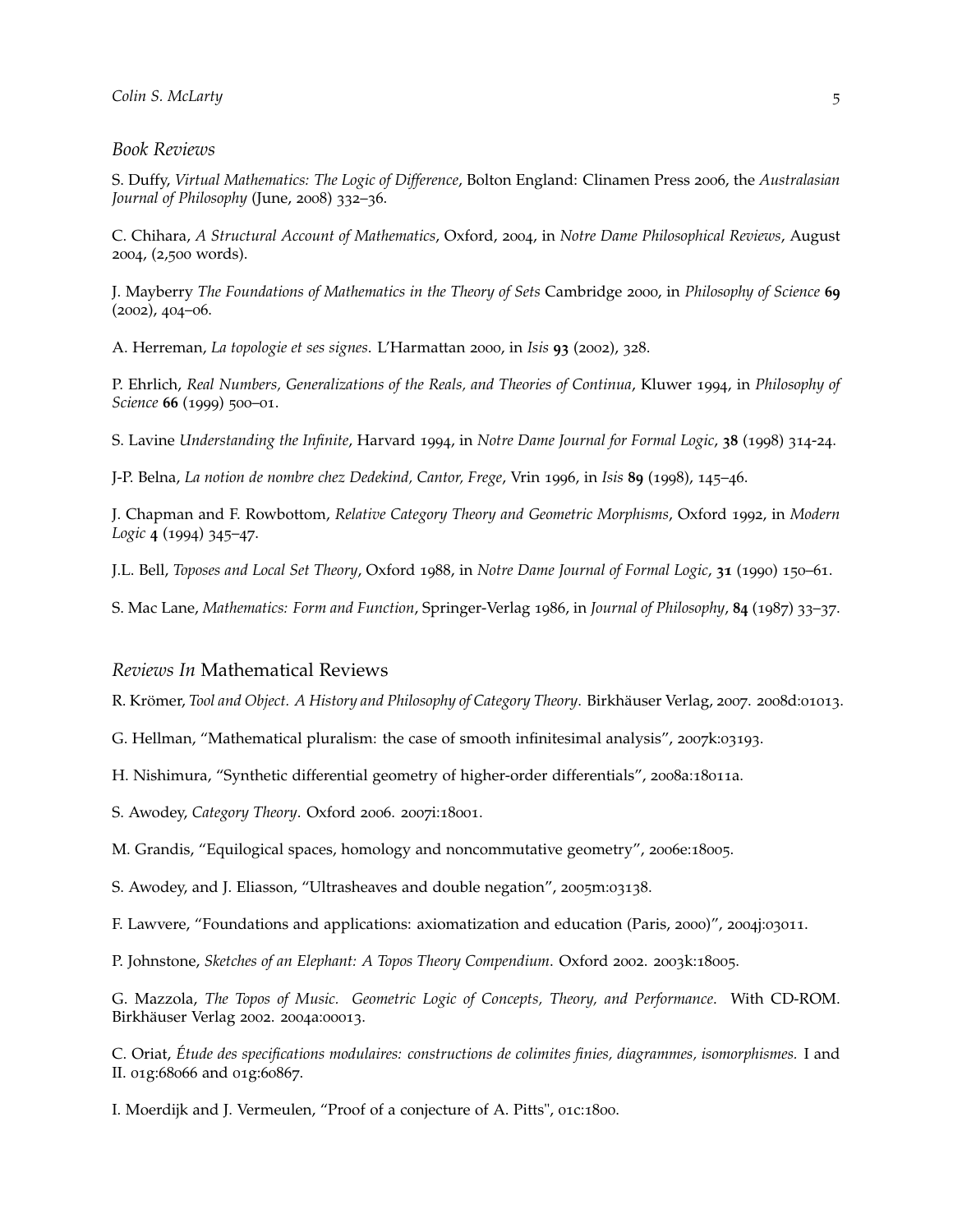- A. Kock and G. Reyes, "A note on frame distributions", 2000i:18006.
- I. Moerdijk, "Classifying spaces for toposes with enough points", 99m:18002.
- S. Awodey, "Structure in mathematics and logic", 99c:03106.
- C. Jay, "Finite objects in a locos", 98a:18003.

M. Gerner and R. Guitart, "The locally free relatively filtered diagram as an inductive completion of a system of choice", 98a:03102.

- J. Tavakoli, "Locally free vector spaces in a topos", 96m18010.
- A. Carboni, "Some free constructions in realizability and proof theory", 96j03088.
- M. Bunge and A. Carboni, "The symmetric topos", 96i18004.
- H. Simmons, "The glueing construction and lax limits", 96d10002.
- F. Lawvere, "Cohesive toposes and Cantor's lauter Einsen", 95e00020.

I. de Freitas Druck, "Un modèle de filtres pour l'analyse réelle synthétique", 94g18001.

J. Chapman and F. Rowbottom, *Relative category theory and geometric morphisms. A logical approach*. Oxford 1992. 93i:18004.

L. Stout, "The logic of unbalanced subobjects", 93c03071.

W. Tulczyjew, "Partial categories of differentiable relations", 93b10000.

Robinson et al., "Colimit completions and the effective topos", 91f03130.

- S. Mac Lane, "Concepts and categories in perspective", 90k01019a and b.
- H. Sato, "E-CCC: Between CCC and topos", 90e68068.
- C. Szasz, "(n,m)-objekt in einem Elementartopos", 89i10002.
- M. Makkai, "Stone duality for first order logic", 89h03067.
- G. Meloni and E. Rogora, "Global and infinitesimal observables", 89m58003.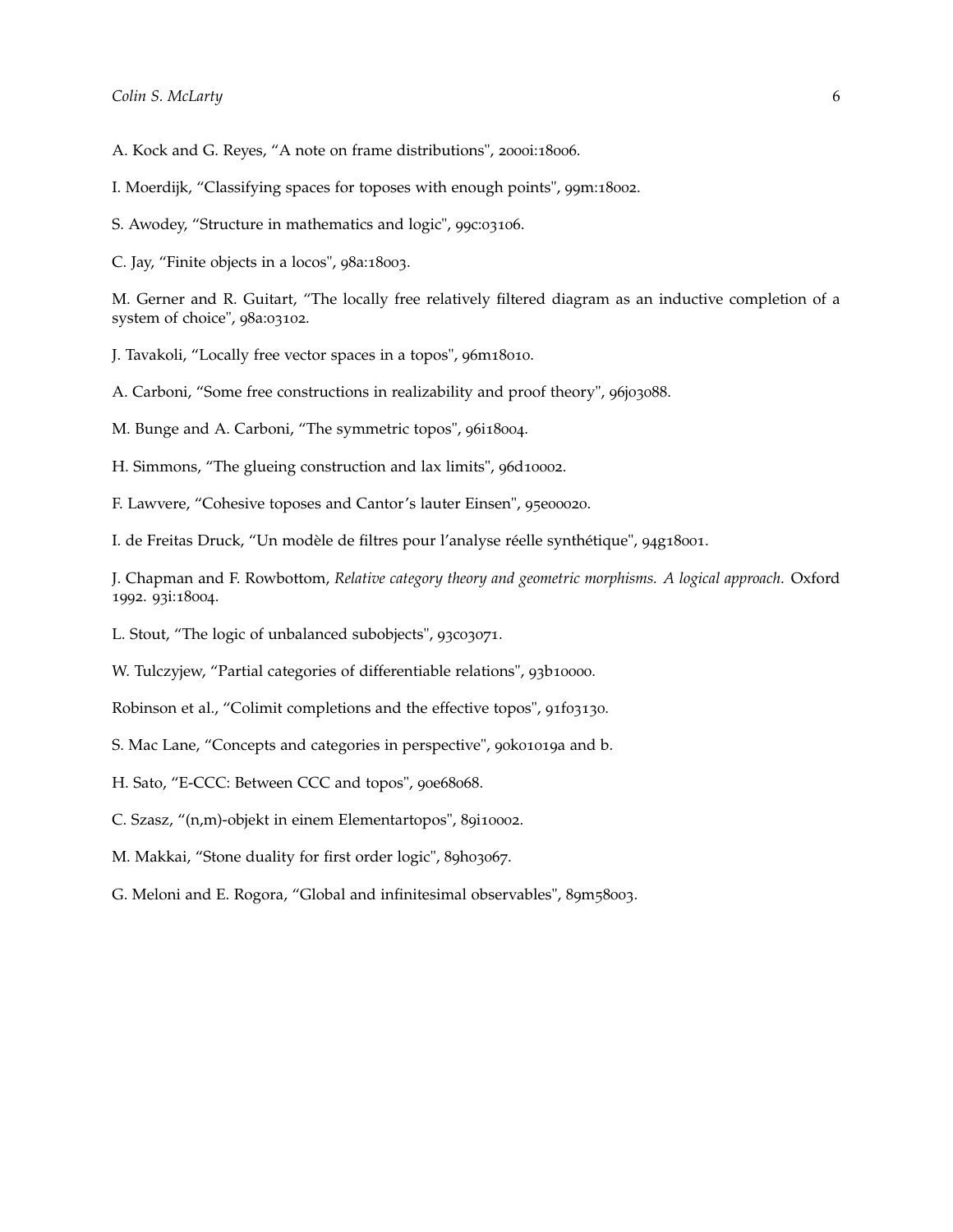# Selected Talks

"Single-sorting, and first order axioms for the category of categories as foundation," invited for special session, European conference of the Association for Symbolic Logic, Sofia Bulgaria, August 2009.

"Identity and existence in categorical foundations," Conference on Philosophy and Foundations of Mathematics, Swedish Collegium for Advanced Study, Uppsala, May 2009; also invited for special session Association for Symbolic Logic summer meeting, South Bend, May 2009.

"Hilbert and the origin myth of modern mathematics," American Mathematical Society National Meeting, Washington DC, January 2009.

"Arithmetic for Philosophers: current methods in number theory," Midwest Philosophy of Mathematics Work shop, University of Notre Dame, November 2008.

"The central insight of categorical mathematics," invited talk at the Thirteenth International Congress of Logic, Methodology and Philosophy of Science, Beijing, 2007. Expanded to 15 hour Summer School at Roskilde University, Denmark, July–August 2008.

"Emmy Noether's 'Set Theoretic Foundations' for topology: from Dedekind to the rise of functors", Universidad de Sevilla, Spain, September 17–19, 2003, Université de Paris 7, October 2005.

"Mathematics, philosophy, and foundations in the work of F.W. Lawvere", École Normale Supérieur, Paris, October 2005. Streaming video at www.diffusion.ens.fr/index.php?res=conf&idconf=933

"Mathematics as Philosophy: Mac Lane, Grothendieck, Lawvere", Ramifications of Category Theory Symposium, Florence Italy, November 18–22, 2003.

"The Rising Tide: Alexander Grothendieck on simplicity and generality", at the Mathematical Sciences Research Institute, Berkeley CA conference: The History of Algebra in the 19th and 20th Centuries April 21–25, 2003. Streaming video at www.msri.org/communications/video/index06.html

"Geometry and Logic", Conference on the History and Philosophy of Modern Mathematics, Open University, Milton Keynes, UK, May 2002.

"Emmy Noether and the notion of structuralist mathematics", Centre de Recherches Mathématiques, Montréal, Canada, November 2001.

"Georg Cantor's Kardinalzahlen as categorical set theory", joint meeting of the American Philosophical Association and the Association for Symbolic Logic Minneapolis, May 2001.

"Category theory along the Seaway", Centre de Recherches Mathématiques, Montréal, Canada, August 2000.

"Element-centered axioms for the category of sets", Saunders Mac Lane's category theory seminar, Chicago, November 1999.

"Resnik's 'science of patterns' as a generalized mereology", Wholes and Parts conference, Istituto Mitteleuropeo di Cultura, Bolzano Italy, June 1998.

"Early adventures in the life of 'logicism, formalism, and intuitionism' ", Department of Philosophy, Harvard, December 1996.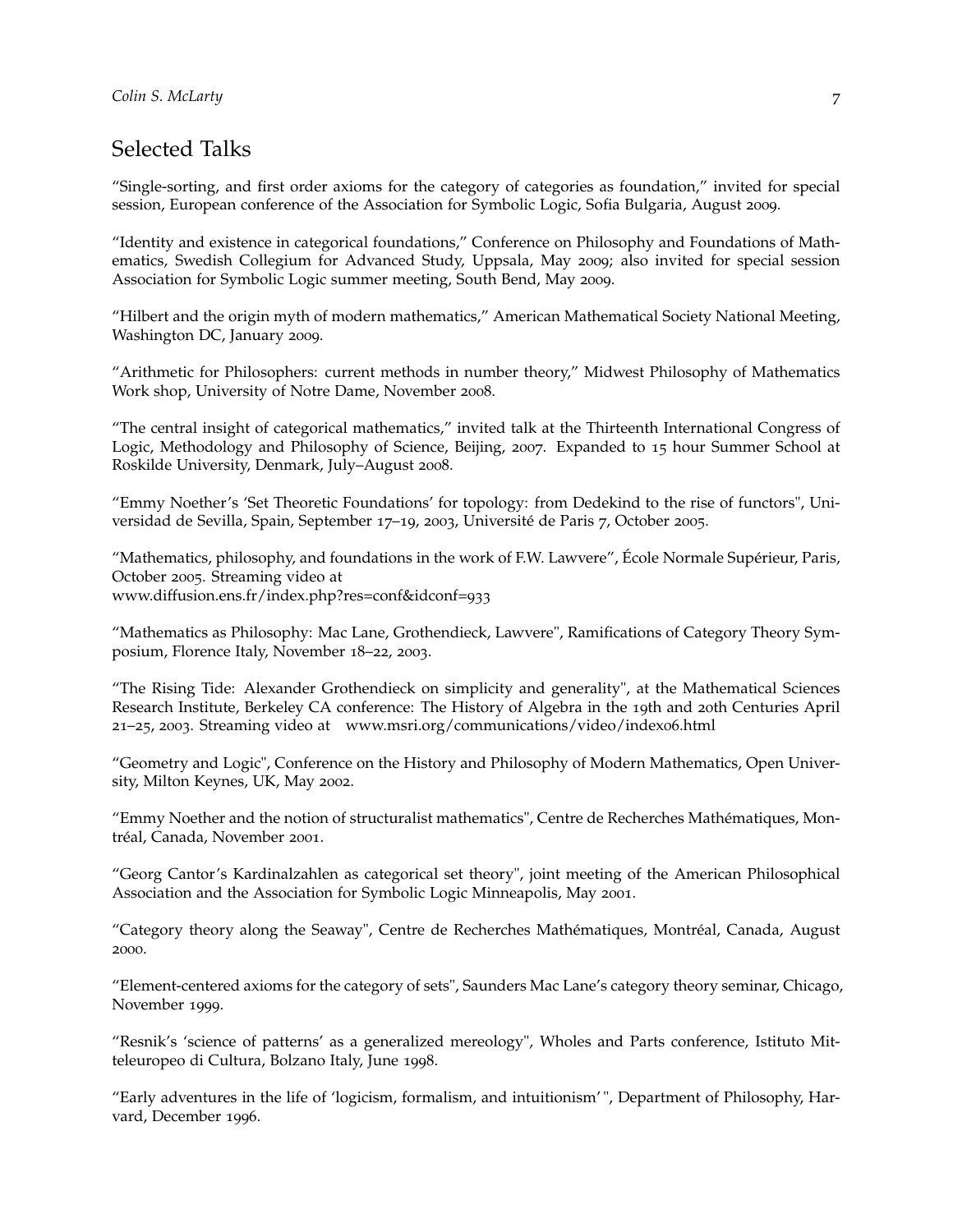" 'Poor taste as a bright trait of character': Emmy Noether's politics and mathematics", Department of the History of Science, Harvard, December 1996.

"Geometry and Logic", Deutsche Gesellschaft für mathematischen Logik und Grundlagenforschung annual meeting, Jena Germany, September 1996.

"On Michael Resnik's theory of patterns", Canadian Society for History and Philosophy of Mathematics, St. Catherine's Ontario, June 1996.

"Comparative set theory", UCLA Logic Colloquium, February 1995.

"Voir Dire in the case of mathematical progress", Conference on the Growth of Mathematical Knowledge, Pennsylvania State University, April 1995.

"Towards a history of Alexander Grothendieck's algebraic geometry", University of Chicago Algebraic Geometry Seminar, December 1994.

"The peripeties of intuitionistic logic", American Mathematical Society Mathfest, Session on History of Mathematical Logic, Minneapolis, August 1994.

"Modern and Post-Modern in the history of mathematics: What's France got to do with it?", Department of History of Science, Harvard, December 1993.

"Category theoretic foundations", Department of Philosophy, University of Florence, Italy, November 1991.

"Why category theory is not a foundation for mathematics", International Congress on Logic, Methodology and Philosophy of Science, Uppsala Sweden, August 1991.

"Anti-foundation and self-reference", Association for Symbolic Logic meeting, Pittsburgh, January 1991.

"Axiomatizing a category of categories", Bangor, Wales, July 1989. University of Florence November 1991.

"Real time conceptual change in mathematics", Sigma Club, Cambridge England, June 1989.

"Stable surjection logic", at the conference Journées d'Étude en Logique, Université de Paris 7, 1988.

"J.H. Lambert: Scientific rationalism in Kant's immediate pre-critical background", Tri-State Philosophical Association meeting, Edinboro PA, 1978.